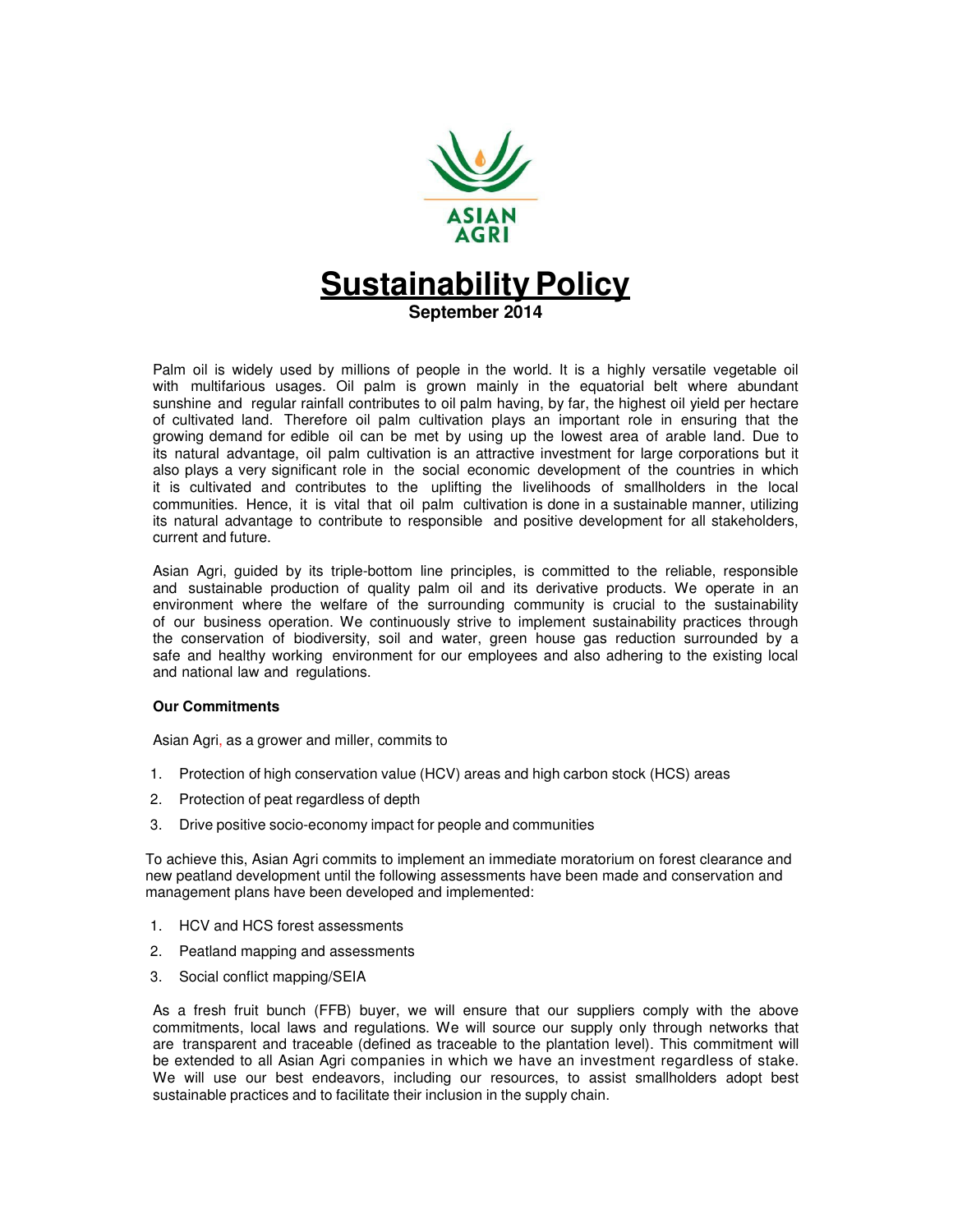We will cease to do business with any suppliers who breach this policy and do not take immediate action to correct their violation. However, regardless of remedial action, we will not do business with serious repeat violators of this policy.

## **No Deforestation**

- We will adopt a credible HCS approach that is based on field trials and expert and scientific recommendations, and taking into account social considerations.
- We will engage constructively with multi-stakeholder HCS Steering Group, which has been established to implement best practices and oversee the HCS approach.
- While further robust scientific study is being conducted, the methodology of High Carbon Stock concept<sup>1</sup> will be utilized to identify areas to be protected before any further plantation establishment can take place.
- We conserve the existing biodiversity, riparian and high conservation value areas of importance to the social and cultural values of communities which are within our plantations. This aligns with RSPO P&C 5.2 and 7.3. Independent HCV assessments will be peer reviewed by technical members from the HCV Resource Network.
- We will adopt a landscape planning approach to conservation, taking into account other concessions which Asian Agri control in the same landscape, and existing conservation initiatives.
- We will ensure the long-term protection of forests and other important areas by building an integrated forest management plan that integrates the recommendations of HCS, HCV, SEIA and peatland assessments within larger landscape planning.
- We will identify the source of GHG emission and conduct GHG calculation of all our operations based on RSPO P&C 5.6 and 7.8 guidelines
- We will monitor GHG emission and strive to progressive reduction when it is environmentally and economically feasible.
- Commitment to the strict enforcement of a "zero-burn" policy in all our operations and actively engage in initiatives of fire and haze mitigation.

### **Peat Protection**

l

- We will not develop areas of peatland which is defined as organic soils with 65% or more organic matter, regardless of the depth of peat.
- We will work with expert stakeholders to ensure Best Management Practices for peat for our plantation established in the past as defined by RSPO and peat experts.
- We will collaborate with expert stakeholder and communities in exploring options for longterm restorations or alternative use, if existing peat areas are found unsuitable for replanting.

### **Socio-economy for people, smallholders and community**

- We recognize universal declaration of human rights and promote equal rights. Child labor is strictly prohibited in any of our operations. We condemn any form of sexual harassment and abuse, especially to women and protect her reproductive rights.
- We will respect the right of all workers to form or become the member of labour union on their free will and the right for collective bargain.

<sup>&</sup>lt;sup>1</sup>http://www.greenpeace.org/international/Global/international/briefings/forests/2014/HCS%20Approach\_Br eifer\_March2014.pdf